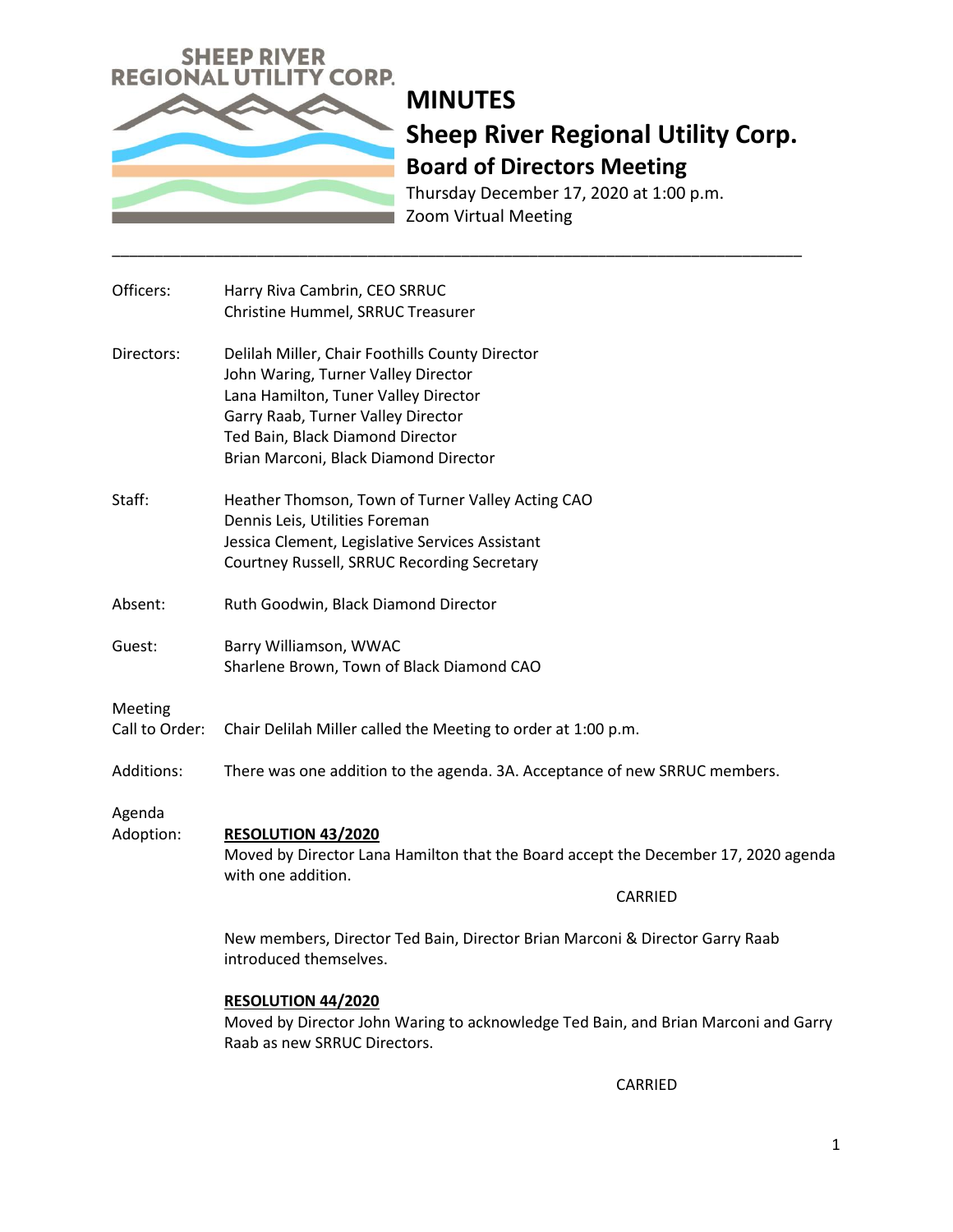

Thursday December 17, 2020 at 1:00 p.m. Zoom Virtual Meeting

# Minutes: **RESOLUTION 45/2020**

Moved by Director Lana Hamilton that the Board accept the minutes of the meeting held on Thursday October 15, 2020 as presented.

\_\_\_\_\_\_\_\_\_\_\_\_\_\_\_\_\_\_\_\_\_\_\_\_\_\_\_\_\_\_\_\_\_\_\_\_\_\_\_\_\_\_\_\_\_\_\_\_\_\_\_\_\_\_\_\_\_\_\_\_\_\_\_\_\_\_\_\_\_\_\_\_\_\_\_\_\_\_\_\_\_\_\_

CARRIED

## **RESOLUTION 46/2020**

Moved by Director Lana Hamilton that the Board accept the minutes of the Water Works Advisory Committee (WWAC) meeting held on Tuesday November 24, 2020 as presented.

CARRIED

## **RESOLUTION 47/2020**

Moved by Director Garry Raab that the Board accept the minutes of the AGM meeting held on Tuesday November 24, 2020 as presented.

CARRIED

## Accounts

# Payable: **RESOLUTION 48/2020** Moved by Director Brian Marconi that the accounts payable dated November 19, 2020 in the amount of \$50,683.37 and December 17, 2020 in the amount of \$88,288.94 be accepted as presented. CARRIED Old Business: 1. Business Continuity Plan & Emergency Management Plan – nothing new to report. 2. Emergency Management Policy – nothing new to report. Statement of Operating Revenues & Expenses: Christine Hummel discussed.

### **RESOLUTION 49/2020**

Moved by Director Brian Marconi that the Statement of Operating Revenues and Expenses dated November 30, 2020 be accepted as presented.

CARRIED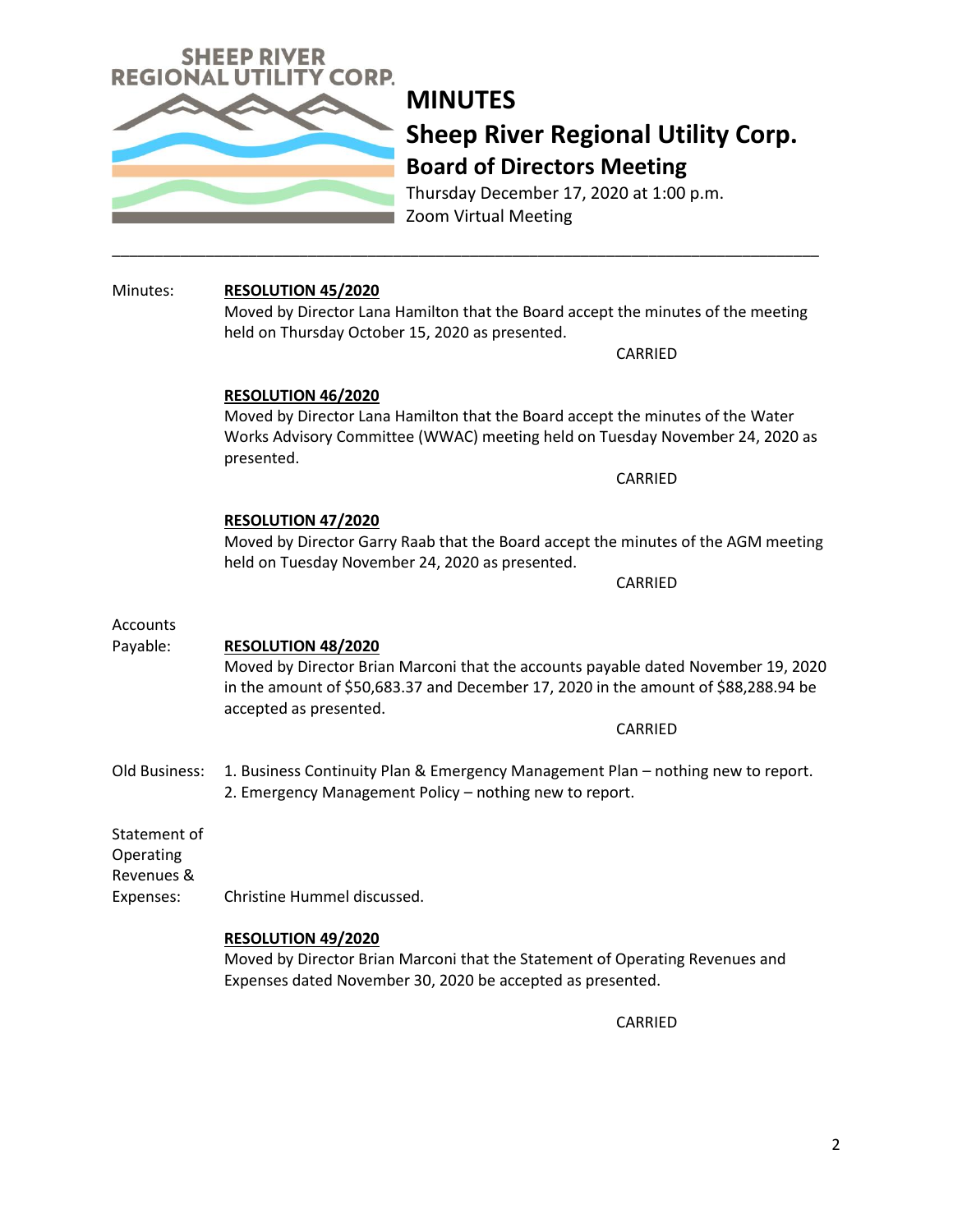

Thursday December 17, 2020 at 1:00 p.m. Zoom Virtual Meeting

2021 Budget: Christine Hummel discussed the 2021 Budget Options.

### **RESOLUTION 50/2020**

Moved by Director Brian Marconi that the 2021 Budget Option 1 be accepted as presented.

\_\_\_\_\_\_\_\_\_\_\_\_\_\_\_\_\_\_\_\_\_\_\_\_\_\_\_\_\_\_\_\_\_\_\_\_\_\_\_\_\_\_\_\_\_\_\_\_\_\_\_\_\_\_\_\_\_\_\_\_\_\_\_\_\_\_\_\_\_\_\_\_\_\_\_\_\_\_\_\_\_\_\_

CARRIED

**RESOLUTION 51/2020**

Moved by Director Garry Raab that the 2021 Capital Budget be accepted as presented.

CARRIED

### **RESOLUTION 52/2020**

Moved by Director Ted Bain that the Town of Turner Valley and Town of Black Diamond provide a formal letter indicating how each Council recommends funding their share of the 2021 capital purchases.

CARRIED

### **Operations**

Update: Dennis Leis & Harry Riva Cambrin discussed.

- 1. No issues with testing, should have enough data to reduce testing.
- 2. Heater stopped working and needs replacement this year.
- 3. Pump vibration update, contractor looked at pump this week and determined the pump was misaligned. Has been rebalanced. Each pumped will be checked one at a time.

#### **RESOLUTION 53/2020**

Moved by Director John Waring that the Operations Update be accepted for information as presented.

CARRIED

#### Monthly Water

Usage Report: Dennis Leis discussed the Monthly Water Usage reports dated October 31, 2020 and November 30, 2020.

#### **RESOLUTION 54/2020**

Moved by Director Brian Marconi that the Monthly Water Usage Reports dated October 31, 2020 and November 30, 2020 be accepted for information.

CARRIED